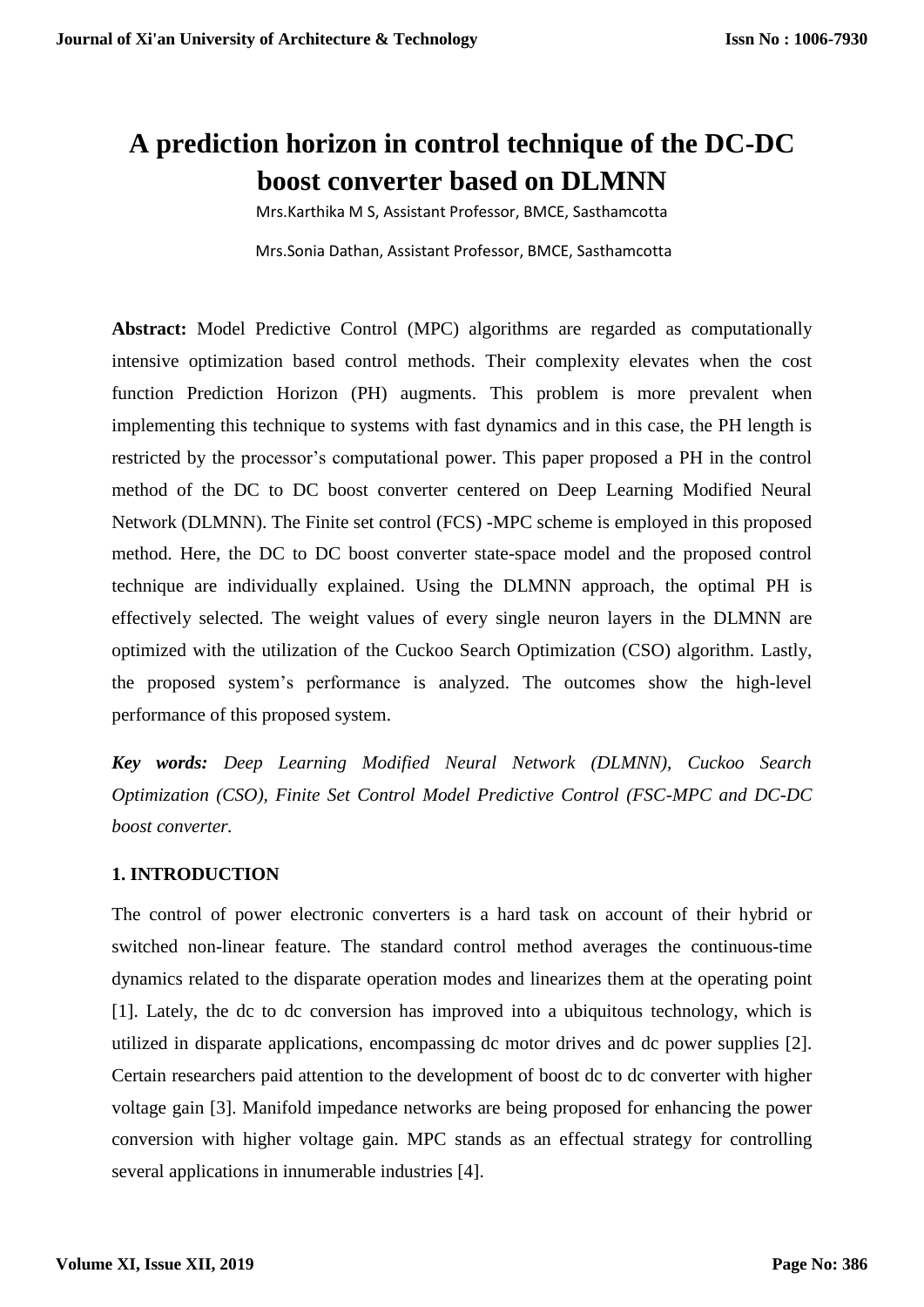During the 1970s, MPC was built in the process control industry and is now being used in the field of power electronics [5]. This encompasses 3-phase ac-dc and dc-ac systems and also dc to dc converters [6]. The prime advantage of MPC is the characteristic that it could stabilize linear or nonlinear systems under the hard state as well as input constraints [7]. In MPC [8], the control is attained by resolving the optimization problem online using a provided Objective Function (OF) over a finite PH under a discrete-time model and constraints of this system. The PH [9] is the chief problem in an MPC because when the PH is high, the computational cost becomes high. For picking-out optimal PH as of diverse PH values, the research works used disparate algorithms [10].

The draft structure for this paper is systematized as: Section 2 surveys the associated works regarding the method proposed. Section 3 briefly discusses the proposed methodology, section 4, explore the Investigational outcome and section 5 infers the paper.

#### 2. RELATED WORK

Mahlagha Mahdavi Aghdam *et al.* [11] presented a 2-step PH algorithm of the MPC approach for grid-tied inverters utilized in wind turbines. The control objectives like reactive and active power flow as well as switching loss reduction were evinced in the OFs of a controller. The MPC was validated numerically by employing it in the MATLAB/Simulink.

Sergio Lucia *et al.* [12] put forward a deep learning-centric MPC for the resonant power converters (RPC). The approach was utilized for learning offline the optimum control policy proffered by a complex predictive formulation model grounded on deep neural networks (NNs) in order that the online utilization of the learned controller needed only the assessment of a NN. The attained learned controller was executed quickly on the embedded hardware. The outcomes evinced the potentiality of the proffered approach on a Hardware-in-the-Loop setup of a Field Programmable Gate Array (FPGA)-controlled RPC.

Ihab S. Mohamed *et al.* [13] recommended a control method for a 2-level converter grounded on combined feed-forward ANN and MPC. Initially, MPC was utilized during training for generating the data needed for training the propounded NN. Then, the NN was fine-tuned and hence it could be utilized online mainly for voltage tracking without utilizing MPC. In experiential evaluation, the performance proffered by the ANN-centric controller was assessed on multiple samples of linear and also nonlinear loads under disparate operating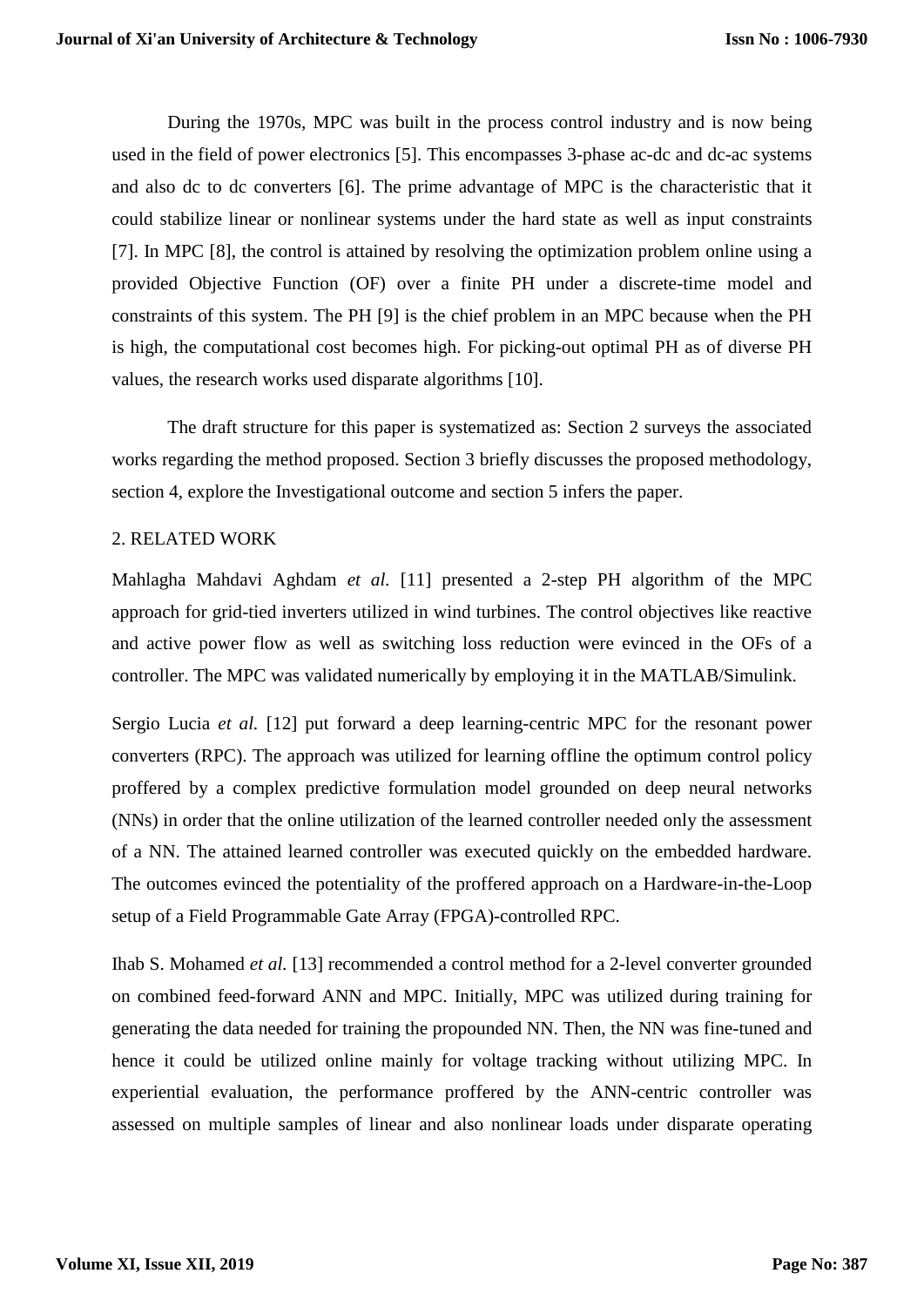states. It evinced that the ANN centered control approach has pre-eminent dynamic and steady performance when contrasted to that of MPC.

Tobias Geyer *et al* [14] rendered a medium-voltage drive system with an LC filter and induction machine, a direct MPC algorithm (with no modulator) with extremely long PHs. The MPC regulated the capacitor voltage, stator current and inverter current along the provided references simultaneously. The PH notably diminished the oscillations on account of the filter resonance. For amply long PH (ten), a lower total harmonic distortion of stator current was attained at lower device switching frequencies. A supplementary active damping loop was unnecessary but it was added for the conceptual simplicity of a control method.

## **3. PROPOSED METHODOLOGY**

MPC acquired numerous developments and extensive applications in disparate industries amid the last 40 years. For the early MPC strategies, the control performance and applications remained a big challenge. Grounded on such backgrounds, state-space models comprise more system-related information on the controlled system when contrasted to the conventional models. Generally, constant PH is utilized in control methods. A large PH augments performance and it significantly elevates the computational cost. Therefore, PH is chosen to be just long enough to get the needed performance. This paper proposed a PH in control technique of the DC to DC boost converter based on the DLMNN approach. This paper pays attention to the state-space model of the DC to DC boost converter. Here, the state-space models of the DC to DC boost converter as well as the FCS-MPC are described individually. The optimal PH is picked centered on the DLMNN approach. The blocks in Figure 1 give a detailed explanation of the proposed system.



**Figure:** Block diagram for the proposed prediction horizon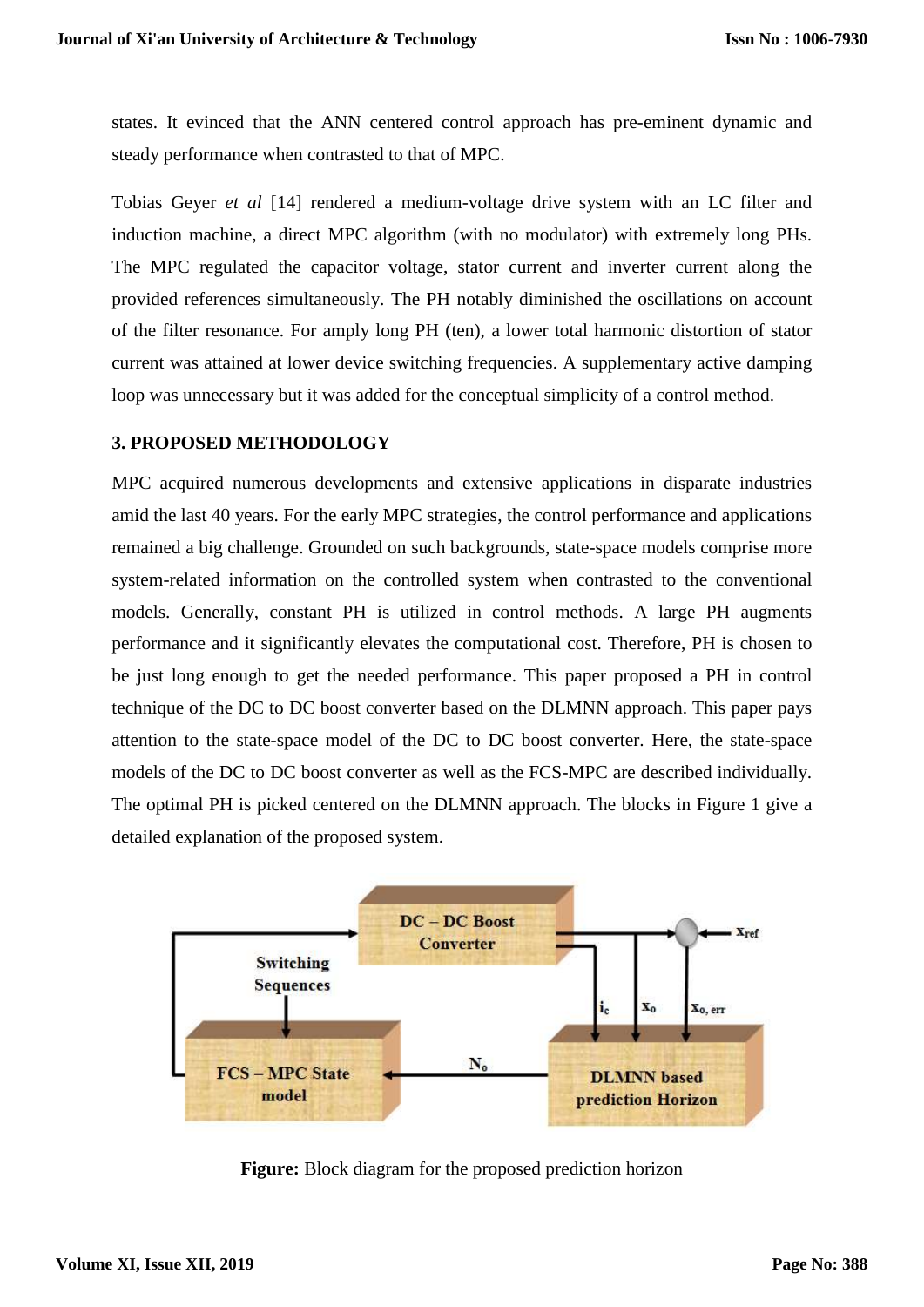#### **3.1 State models of the DC-DC boost converter**

DC-DC converters have extensive applications namely, DC motor control, DC power supplies, renewable energy systems, hybrid electrical systems, and electric vehicles. The DC-DC converters bring the need of controlling the converters in desired scenarios. The model is signified in the state space form as:

$$
u(k+1) = M_s u(k) + I_s x_s(k)
$$
 (1)

$$
v(k) = O(u(k))\tag{2}
$$

Where,  $u(k) = [i_c(k)x_0(k)]$  indicates the state vector comprising the output voltage  $x_c$ and inductor current  $i_c(k)$ ,  $x_s$  signifies the supply voltage of the converter, k denotes current time step, whereas,  $M<sub>S</sub>$  and  $I<sub>S</sub>$  denotes the matrix of the state space that are reliant on the sampling interval  $S_i$ . *S* signifies various operation modes of the boost converter and could take the value as of the set  $\{1, 2, 3, 4\}$  relying on the switch state  $\{0, 1\}$  and the inductor current (zero or non-zero). The output of the model is symbolized by  $v(k)$ . The matrix O indicates the output matrix of the system.

#### **3.2 Finite control set model predictive control**

Here, the control scheme of the MPC is expounded. Next, the significance of the large PH is found and then the load is changed. The MPC scheme utilizes an enumeration method that ascertains the actuation of the switch for controlling the output voltage. The OF is:

$$
F_q = \sum_{f=k}^{k+N-1} \left| x_{ref} - x_o(f) \right| + \eta \left| y(f-1) - y(f) \right| \tag{3}
$$

Where, N indicates the PH over which the variables of interest are penalized,  $x_{ref}$ signifies the Reference Voltage (RV), and y denotes the switch position (on or off) and  $\eta$ signifies the weighting factor. The  $2<sup>nd</sup>$  term of the OF is utilized to avert excessive switching and lessen the switching frequency.

The FCS-MPC computes the optimal sequence as of all probable switching sequences over N. In enumeration, the OF cost  $F_q$  is assessed for all sequences. The sequence which returns the lowest cost is regarded as the optimal sequence. The optimal switch position which is the first entry of this optimal sequence is then employed to the converter. This whole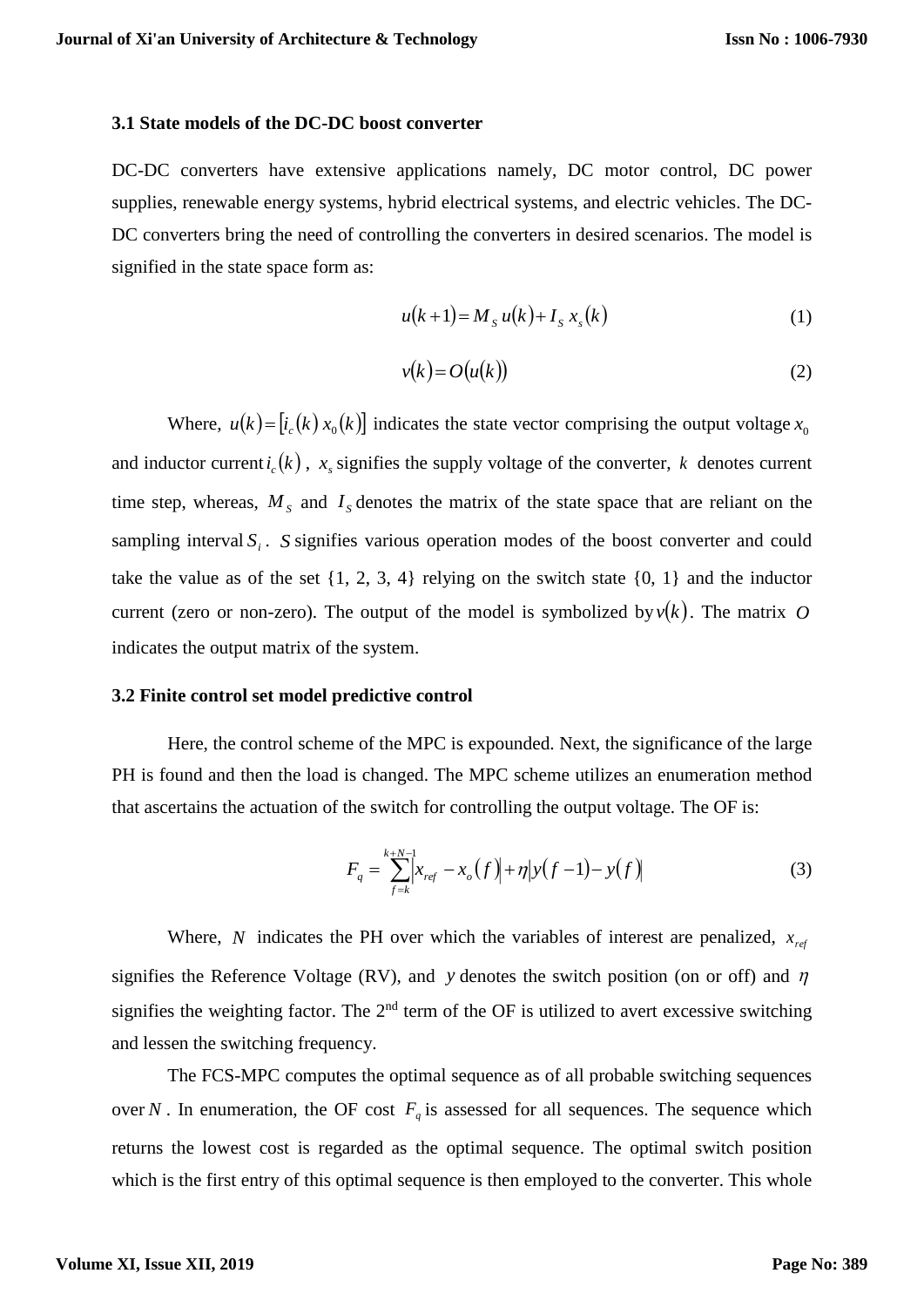process is done in the sampling interval  $S_i$ . It is repeated at every step centered on the newest values of the model states.

The boost converter exposes a non-minimal phase behavior that entailed an initial drop in the output voltage when the RV is elevated. This behavior needs a large PH for seeing the eventual elevation of output voltage once it drops. A large PH also enhanced the converter's physical performance in the transient state where it aids to attain the RV in less time. The load is time-varying in several applications.

#### **3.3 Prediction horizon method**

In this scheme, the PH is kept constant. An increase in PH increases both physical performance and computational complexity. The purpose of the proposed method is to ascertain a PH that provides a trade-off between physical performance and low computational complexity. This paper has a varying PH that adapts itself to the changing values of  $i_c$ ,  $x_c$ and  $x_{0,err}$  during disturbances in load, changes in output RV, transients and steady-state. The PH is based on the cyber-physical cost function. The cyber-physical cost function is grounded on the total of physical performance that means, the OF  $F_q$  is added with the weighted cyber utilization  $F_t$  and is expressed as,

$$
F_{qt} := F_q + \lambda F_t \tag{4}
$$

Where,  $\lambda$  indicates the weighting factor in-between the physical and cyber costs. The  $F<sub>t</sub>$  value elevates with N. Therefore, a trade-off has to be found between cyber utilization and physical performance. The optimal PH,  $N_0$ , lessens the cost  $F_t$  over N. In this proposed methodology, the optimal PH is determined by implementing the DLMNN which was expounded below.

Since the existing Artificial NN (ANN) has just '1' hidden layer (HL), it takes more time for training the data. To resolve this, the proposed method uses more than '3' HLs and generates optimized weight value in-between the input layer (IL) and HLs, HL and output layers (OLs) utilizing the CSO algorithm, which is termed as DLMNN. The DLMNN's structure is provided in Fig 2,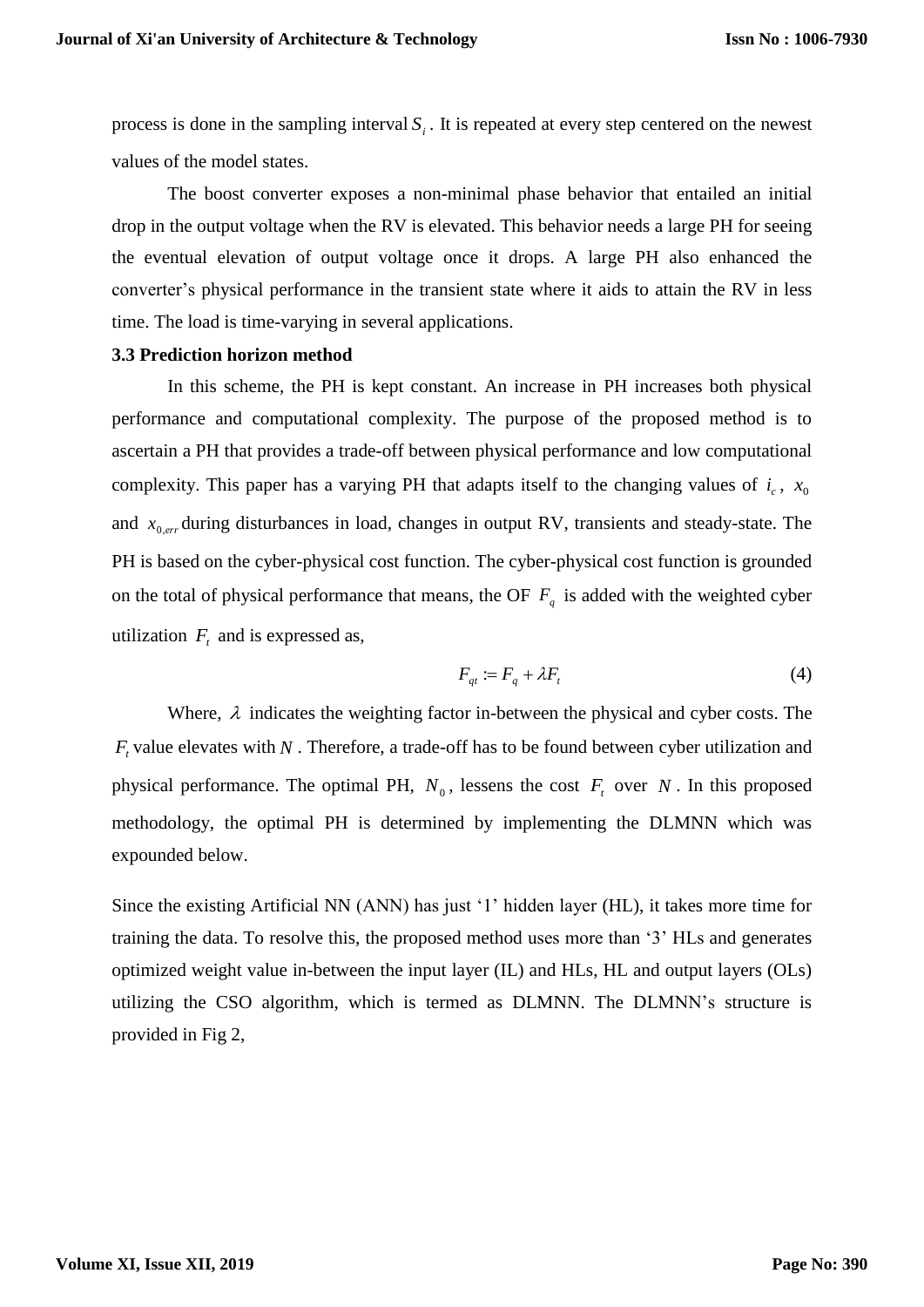

**Figure 2:** Structure of the DLMNN

The proposed DLMNN has an IL, an HL, and OL. The IL has a converter  $i_c$ ,  $x_o$ , and the error between the RV and the output voltage  $x_{o,err}$ . The output of the NN is the optimal PH  $N<sub>o</sub>$ , corresponding to the inputs. The DLMNN forms an input function of the IL, adaptive N, as follows:

$$
N_o = addaptive \dot{N}(i_c, x_o, x_{o,err})
$$
\n<sup>(5)</sup>

The HL is a layer that is hidden in between IL and OLs. The HLs perform computations on the weighted inputs and produce net input, which is then applied with activation functions to generate the actual output. Initially assign all the weights that are needed for the functioning of the algorithm. In the final stage, the OL is obtained by the calculation of activation function, which is expressed as follows,

$$
N_o = A_s + \sum_{i=1}^{n} D_i \cdot W_i
$$
 (6)

Where,  $N<sub>o</sub>$  indicates the output unit,  $A<sub>s</sub>$  denotes the bias,  $D<sub>i</sub>$  represents the HL unit and  $W_i$  signifies the weight value. The HL output is evaluated as follows,

$$
H_i = A_s + \sum_{c,o,i=1}^{n} (i_c, x_o, x_{o,err}), W_i
$$
 (7)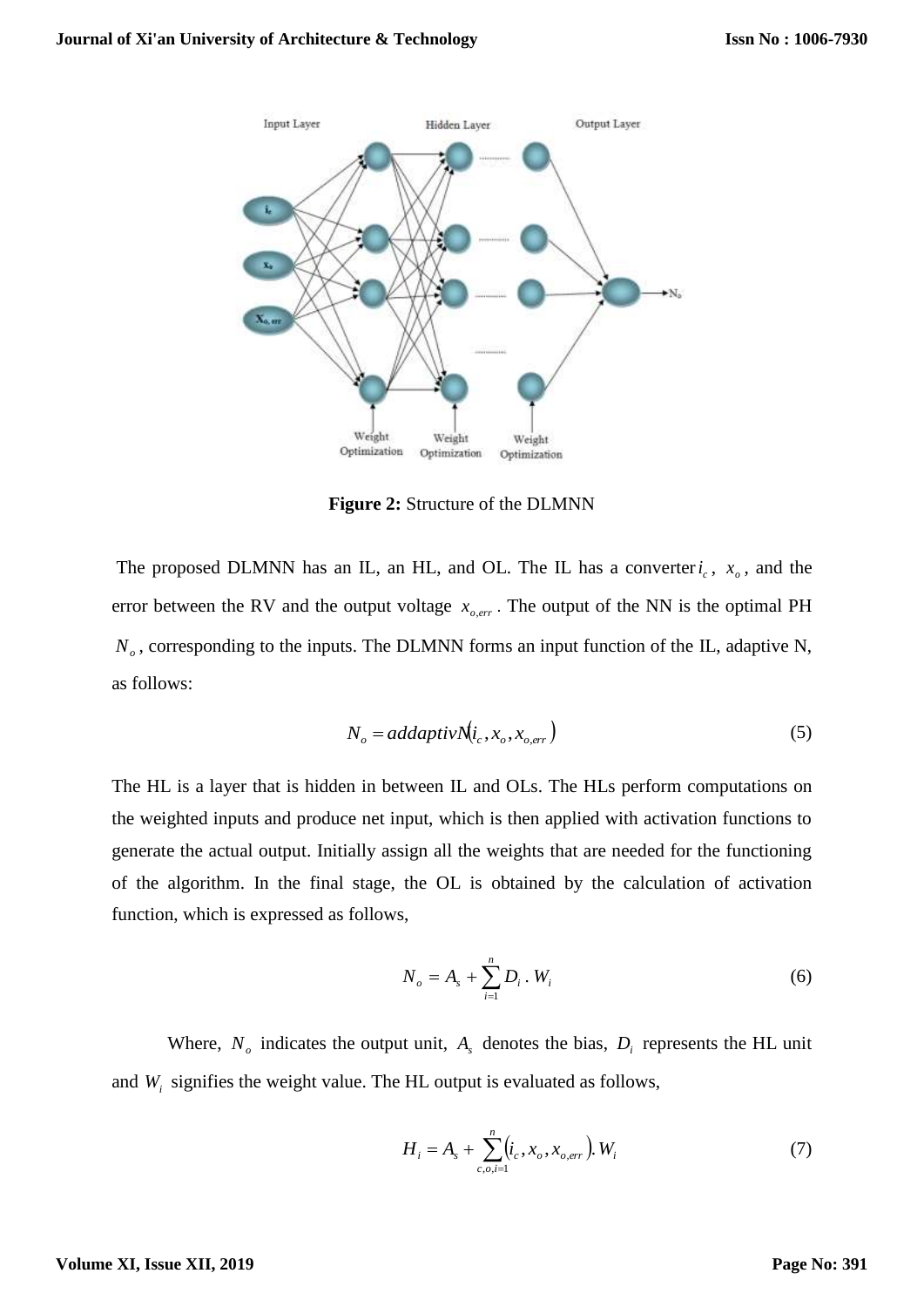Assess the error function of the output utilizing the subsequent equation.

$$
E(l) = (F_q - O_s)
$$
 (8)

Where,  $E(l)$  indicates the error signal,  $O<sub>s</sub>$  is the output signal and  $F<sub>q</sub>$  signifies the target output of the DLMNN that means the OF is denoted as the targeted output. The error of the system is ought to be minimized. To achieve this, the difference betwixt the target and the attained output must be less. To minimize this value, the weights must be optimized. In the proposed system, optimization is acquired by utilizing the CSO algorithm, which is explained in the subsection.

#### *3.3.1 Cuckoo Search Optimization (CSO) algorithm*

The CSO is adapted as of swarm intelligence notions and inspired by cuckoo birds. Cuckoo birds normally lay eggs not on their nests but on other bird's (host) nest. The cuckoo morphs its egg similar to the other bird's eggs. This has to be done in order that those eggs are not killed or destroyed by the host (owner) since its eggs have no resemblance to the owner's egg. If the cuckoo birds' eggs are undetected by the host, then they will hatch and become birds with instincts.

The algorithm is as well influenced by the Levy flight (LF) nature of specific birds. Once a cuckoo lays its eggs in host bird nest, the host might come to know, that these are not their eggs. In that case, the host may either kill them or leave them. Three conceptual rules for the simple description of the CSO are listed below:

- Each cuckoo lays an egg at a time and dumps it in an arbitrarily chosen nest.
- The best nests having the best quality eggs (solutions) would be taken to the subsequent generations.
- The number of existing host nests is now fixed. A host could discover an unknown egg with probability  $P_a \in [0,1]$ .

Subsequently, for a cuckoo *i*, the new cuckoo (solutions)  $h_i^{(t+1)}$  is generated with the utilization of LF as:

$$
h_i^{(t+1)} = h_i^{(t)} + \alpha \oplus Levy(\omega)
$$
\n(9)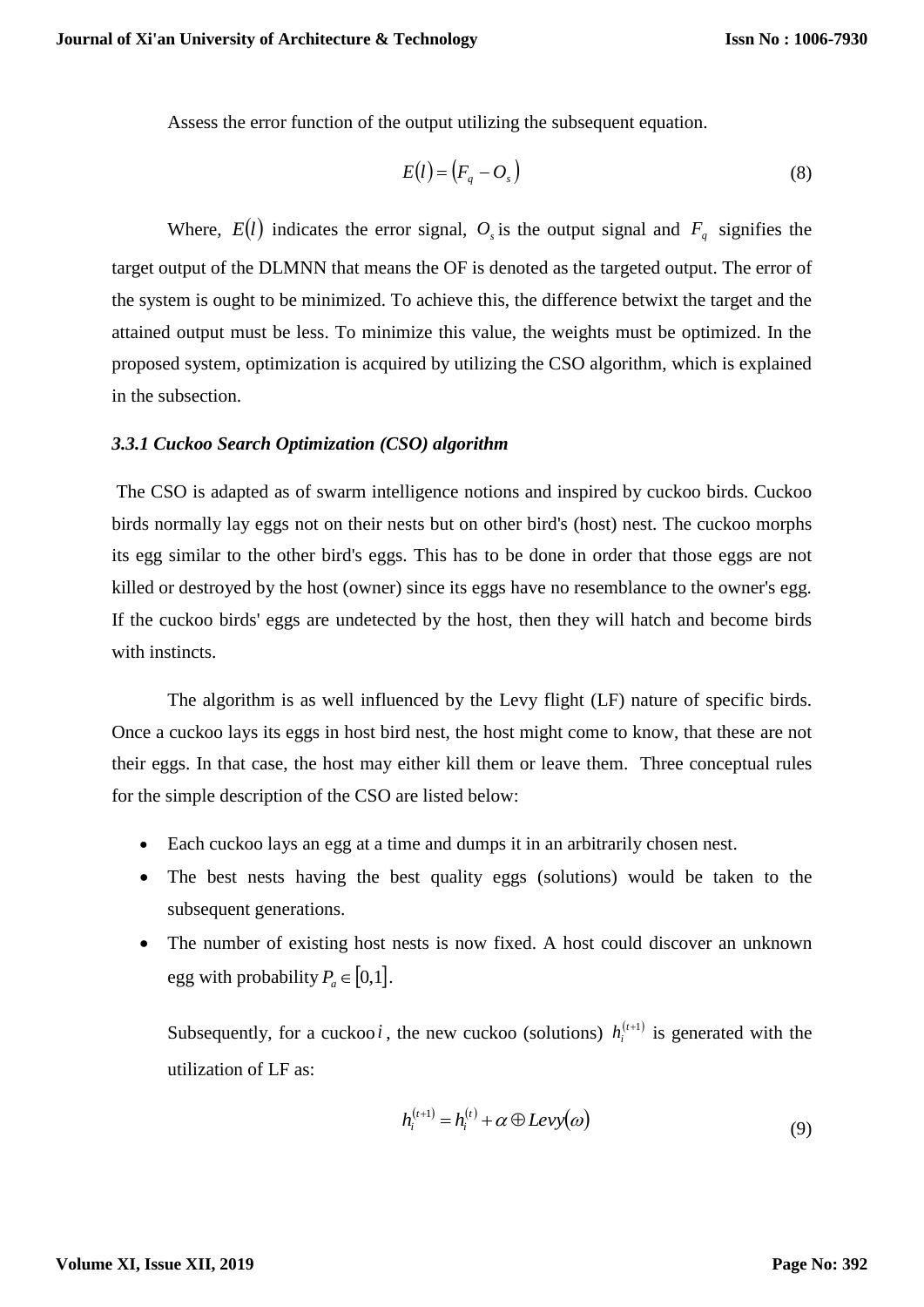Here,  $\alpha > 0$  indicates the step that is adjusted to the problem scales, whereas, the product  $\oplus$  indicates entry wise multiplication. The LF signifies a random walk wherein the random step length is evaluated from Lévy distribution for large steps as:

$$
Levy \sim r = t^{-\omega}, \qquad (1 < \omega \le 3)
$$
 (10)

Where,  $\omega$  indicates the levy distribution function. The above equation (10) has an infinite variance with an infinite mean. At this point, a random walk course which is the consecutive steps or jumps of a cuckoo follows the power-law step-length distribution with a grave trail.

### **4. RESULT AND DISCUSSION**

The performance shown by the proposed system is analyzed in this section. Employ the proposed PH of the DC to DC boost converter based on DLMNN in the MATLAB/Simulink. The reference output voltage down and up analyses are evinced in the below figures.

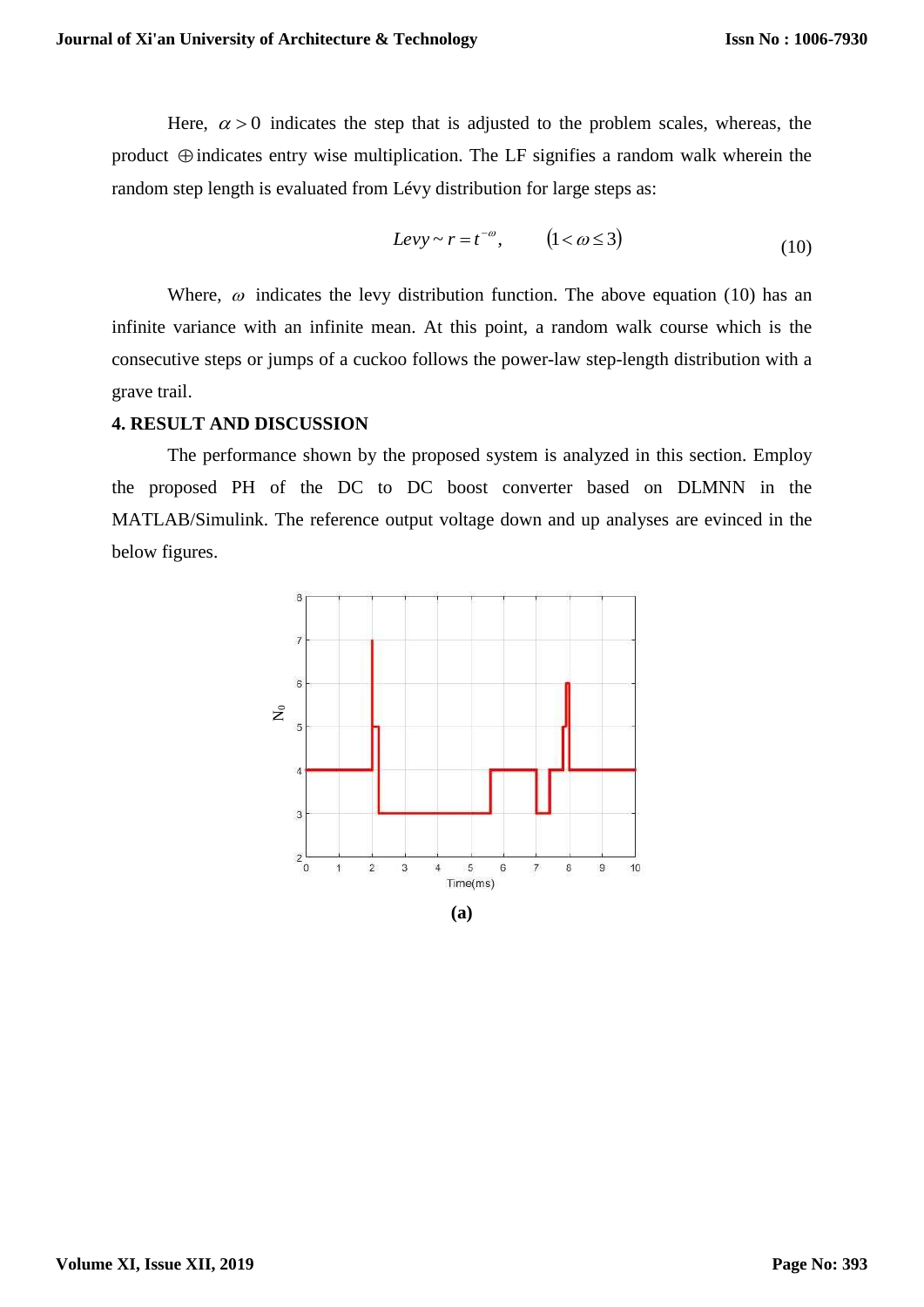

Figure 3: down reference output voltage of the proposed system

Figure 3 elucidates the down reference output voltage of the proposed PH system. A down change in the reference output voltage was applied to perceive the behaviors of output voltage and inductor current in the case of PH. During the step-down change from 24 V to 18 V, the PH adapts to smaller values when the capacitor is discharging.

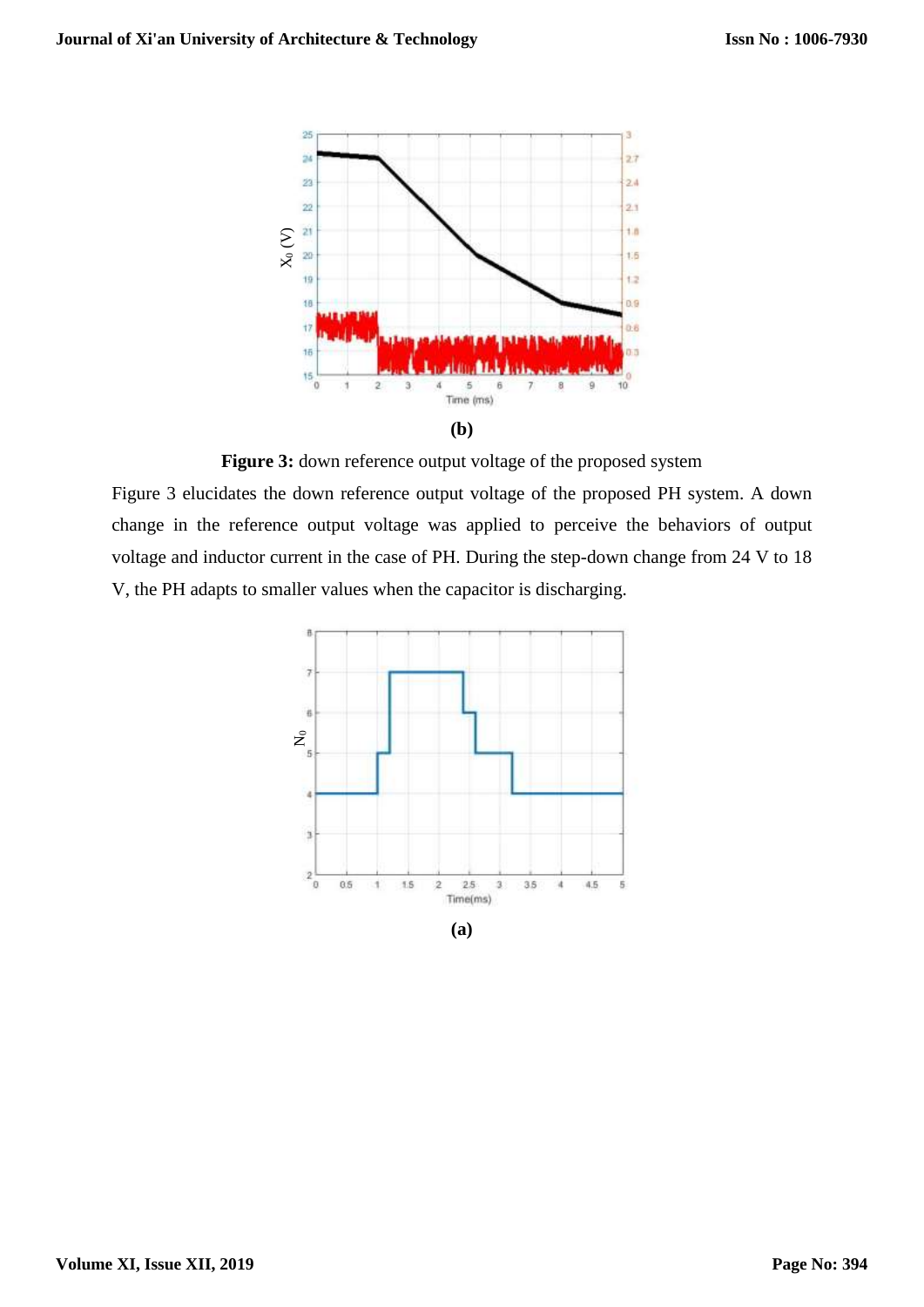

Figure 4: up reference output voltage of the proposed system

Figure 4 delineates the up reference output voltage of the proposed PH. An up change in the reference output voltage as of 18 V to 24 V causes the PH to adapt to a huge value during transients. After reaching the steady-state, the PH falls back to a smaller value.

## **5. CONCLUSION**

MPC is an advanced control method utilized to handle uncontrollable systems with the utilization of the classic control schemas. This MPC is utilized in several industries. While utilizing the MPC, the PH proffers the higher performance and lower computational cost. For improving the PH, this paper proposed a PH of control technique of the DC-DC boost converter based on the DLMNN technique. The PH is chosen grounded on a cyber-physical cost that permits diminishing the computational cost as a trade-off to physical performance. In the proposed system, the computational complexity is an exponential function of *N*, the reduction of *N* amid steady-state brings a significant reduction in the overall computational complexity.

## **REFERENCES**

- 1. Petros Karamanakos, Tobias Geyer, and Stefanos Manias, "Direct model predictive current control of dc-dc boost converters", In 15th International Power Electronics and Motion Control Conference (EPE/PEMC), pp. DS2c-11, 2012.
- 2. Petros Karamanakos, Tobias Geyer, and Stefanos Manias, "Direct voltage control of DC–DC boost converters using enumeration-based model predictive control", IEEE Transactions on Power Electronics, vol. 29, no. 2, PP. 968-978, 2013.
- 3. Jean Thomas, "Model Predictive Control for Y-source Boost DC-DC Converter", In ICINCO (1), pp. 275-280, 2016.